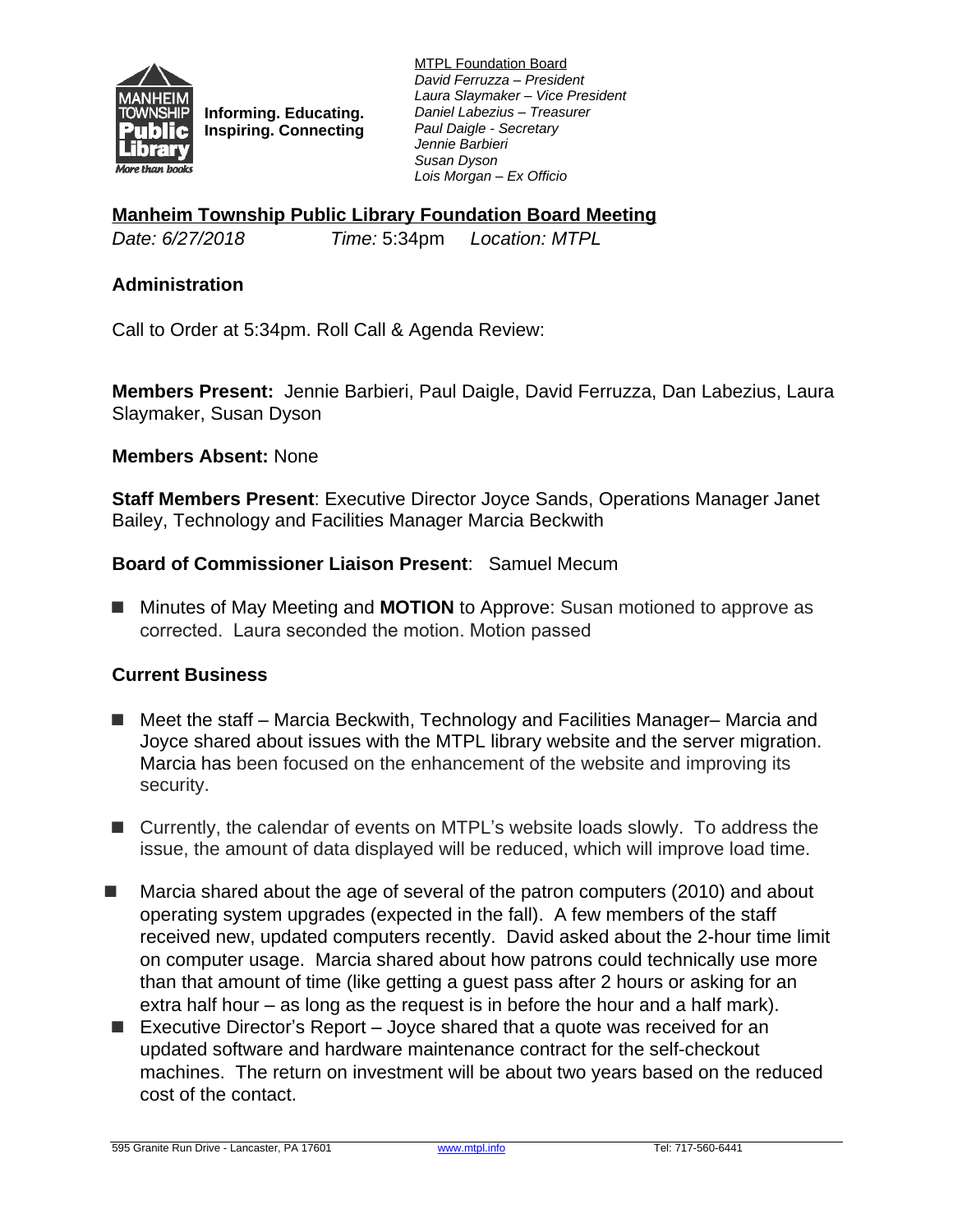

■ Rotary Club gave \$2,000 for early learner texts.

Joyce asked if the board would approve \$1,000 to be used from the Foundation Escrow to help fund the next fundraiser, "Buy the Book". Daniel Labezius motioned for up to \$1,000 to be used for the event. Laura Slaymaker seconded. The motion passed unanimously.

David asked about the status of the summer reading program. Current numbers surpassed last year's participation. Library staff really promoted it as did Manheim Township School District (a healthy indication of Library-School cooperation).

# ■ Committee Reports:

- **o** Friends no updates.
- **o** Finance Janet Bailey provided updates via the March budget report.
- **o** Facilities David asked about a particular tree which looked like it needed attention. Joyce said it was looked at by MT staff and it was decided that some pruning would assist the particular type of tree. David began a discussion about overflow parking. David showed a hill behind the library which he wondered if it could be used as overflow parking. The board discussed. Jennie Barbieri shared about the difficulty of walking with just one child from the Stoner Grill parking lot. Sam Mecum shared that it could cost upwards of half a million to do the work. Sam mentioned that you would want a paved road to the area and at least a gravel area. Several options were discussed. It was decided that David will provide Joyce with a narrative to share with Sean Molchany. Joyce will ask Sean if a cost estimate was ever made for creating overflow parking. If not, she will ask if it is okay to get such a cost estimate.
- **o** Personnel/Nominating no updates.

#### **Old Business**

- Revised Bylaws Laura Slaymaker motioned to approve the revised bylaws and seconded by Susan Dyson. Bylaws were unanimously approved.
- Night at the Races 2019 April 27, 2019. Motion to approve by Jennie Barbieri and seconded by Laura Slaymaker. Motion approved unanimously.
- Donor acknowledgments Jennie Barbieri shared the several templates the library is currently using in its donor acknowledgments. Joyce mentioned that some acknowledgment letters would be done just by staff (based on donor or response timeline). In the future, some acknowledgment letters would be brought to the board for a handwritten note to be added.